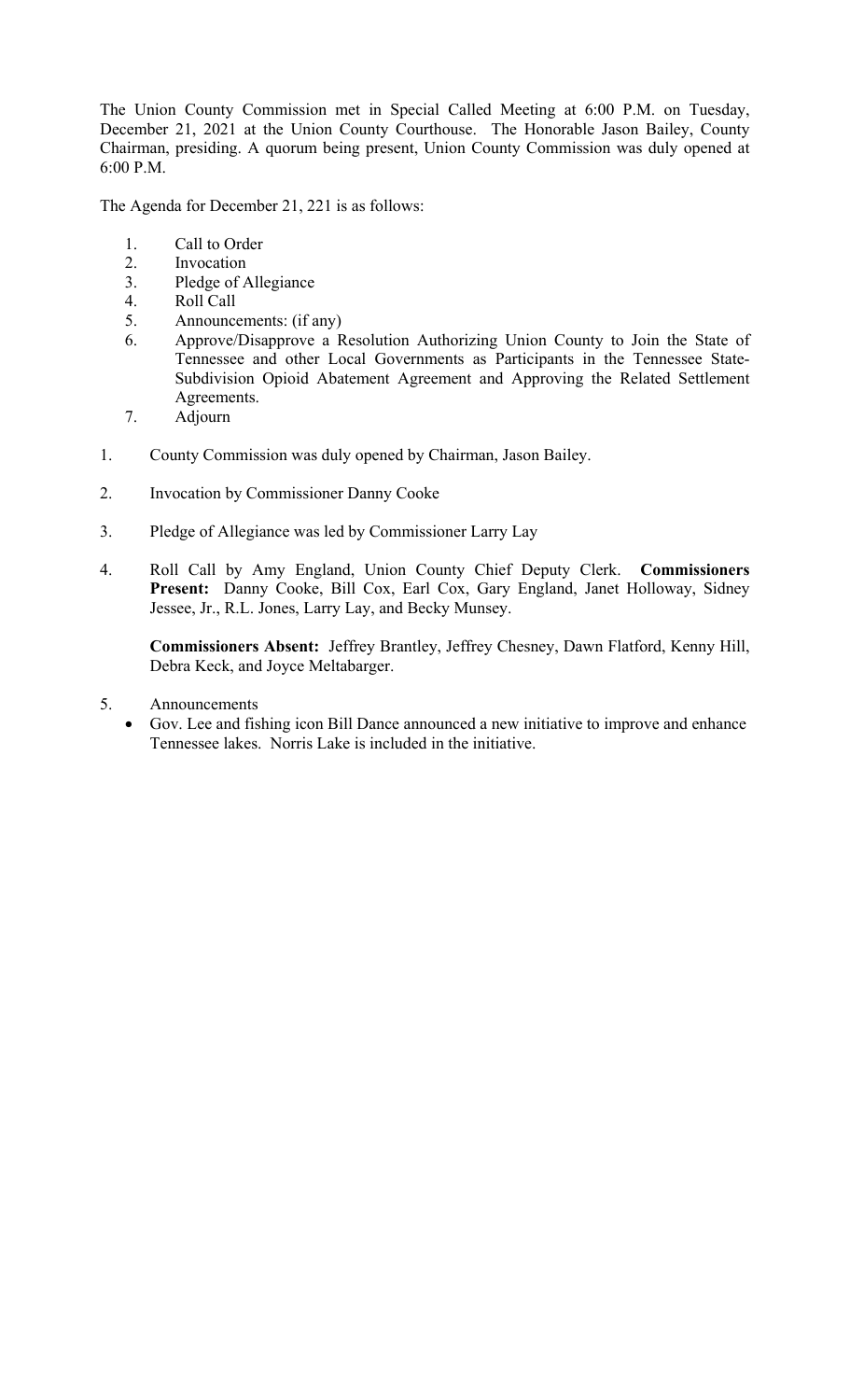## BEFORE THE COUNTY LEGISLATIVE BODY FOR UNION COUNTY, TENNESSEE

## No. 01 12-21-2021

# A RESOLUTION AUTHORIZING UNION COUNTY TO JOIN THE STATE OF TENNESSEE AND OTHER LOCAL GOVERNMENTS AS PARTICIPANTS IN THE TENNESSEE STATE-SUBDIVISION OPIOID ABATEMENT AGREEMENT AND APPROVING THE RELATED **SETTLEMENT AGREEMENTS**

WHEREAS, the opioid epidemic continues to impact communities in the United States, the State of Tennessee, and Union County, Tennessee.

WHEREAS, Union County has suffered harm and will continue to suffer harm as a result of the opioid epidemic;

WHEREAS, the State of Tennessee and some Tennessee local governments have filed lawsuits against opioid manufacturers, distributors, and retailers, including many federal lawsuits by Tennessee counties and cities that are pending in the litigation captioned In re: National Prescription Opiate Litigation, MDL No. 2804 (N.D. Ohio) (the MDL case is referred to as the "Opioid Litigation");

WHEREAS, certain pharmaceutical distributors and a manufacturer have proposed settlements that Union County find acceptable and in the best interest of the community;

WHEREAS, the Tennessee legislature enacted Public Chapter No. 491 during the 2021 Regular Session of the 112th Tennessee General Assembly and was signed into law by Governor Bill Lee on May 24, 2021, which addresses the allocation of funds from certain proposed opioid litigation settlements;

WHEREAS, the State of Tennessee, non-litigating counties, and representatives of various local governments involved in the Opioid Litigation have proposed a unified plan for the allocation and use of certain prospective settlement and bankruptcy funds from opioid related litigation ("Settlement Funds");

WHEREAS, the Tennessee State-Subdivision Opioid Abatement Agreement (the "Tennessee Plan"), attached hereto as "Exhibit A," sets forth a framework of a unified plan for the proposed allocation and use of the Settlement Funds; and

WHEREAS, participation in the settlements and Tennessee Plan by a large majority of Tennessee cities and counties will materially increase the amount of settlement funds that Tennessee will receive from pending proposed opioid settlements;

NOW, THEREFORE, BE IT RESOLVED BY THE LEGISLATIVE BODY OF UNION COUNTY, TENNESSEE,

Section 1. That Union County finds that participation in the Tennessee Plan is in the best interest of Union County and its citizens because such a plan would ensure an effective structure for the commitment of Settlement Funds to abate and seek to resolve the opioid epidemic.